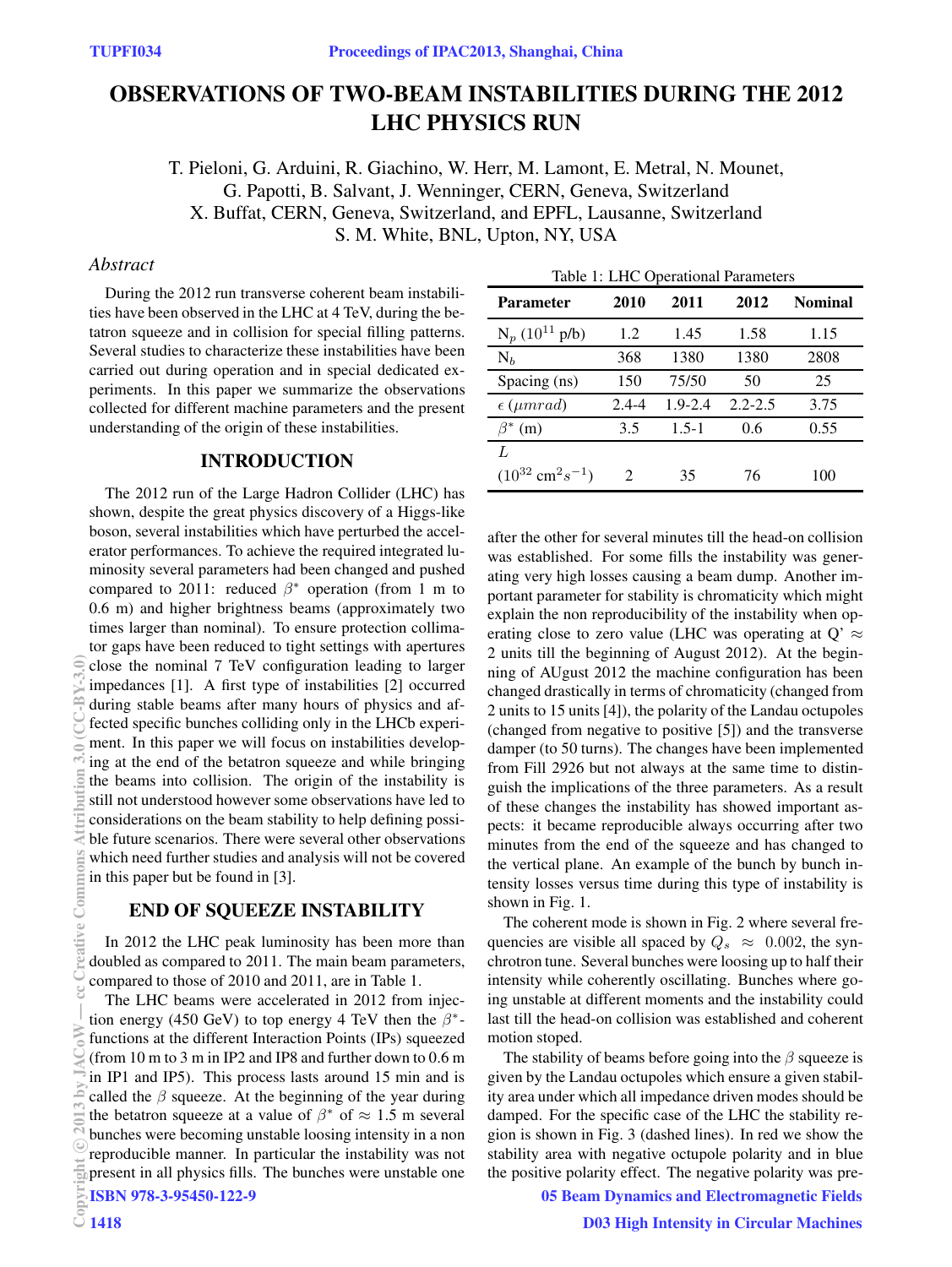

Figure 1: Bunch by bunch losses in beam 1 during an end of squeeze instability as a function of time for Fill 2648 with negative octupole polarity (top picture) and Fill3250 with positive polarity(bottom plot).



Figure 2: Beam 1 vertical frequency spectrum as a function of time during an end of squeeze instability.

ferred for single beam since gives larger area [6]. However the long-range interactions also contribute to the picture and they result in a change of the stability properties at the end of the  $\beta$  squeeze (solid lines in Fig. 3). For the case of negative polarity they reduce the stability area while for the positive polarity they increase it. This was the motivation for inverting the polarity of the Landau octipoles but the instabilities observed at the end of the squeeze with the positive polarity remain unexplained.

## GOING INTO COLLISION

The end of squeeze instability, as shown in Fig. 2, was lasting also during the collision beam process. At the beginning of the year the process was long ( $\approx$  200 s) and was not directly going for head-on collisions in IP1 and IP5 but 05 Beam Dynamics and Electromagnetic Fields

D03 High Intensity in Circular Machines



Figure 3: Beam stability diagrams for the two LHC octupole configurations: positive (blue lines) and negative (red lines) before the betatron squeeze (dashed lines) and at the end with long-range contribution (solid lines).

was slowed down to allow the tilting of IP8 crossing angle and only at the end optimized for luminosity. Several instabilities were observed developing during these steady states of IP1 and IP5 at an intermediate separation before having a head-on collision. In Fig. 4 we show the beam amplitude of oscillation and IP1 and IP5 separation reduction as a function of time. The beams are not yet in head-on collision and an exponential growth of the oscillation amplitude can be observed, causing a dump which occurred for a separation of  $\approx 1 - 2 \sigma$ .



Figure 4: Oscillation amplitude of beam1 during the collapse of the separation bumps as a function of time.

Over the year a change of the collision beam process has been proposed and implemented in the second half of the run. The main ideas behind the change was to speed up the collapse of the separation bumps and to go straight to head-on collision to ensure stability. It is intuitive from the footprint of Fig. 5 upper plot and proved from the stability diagrams [7] that the stability area varies as a function of the beams separation and that during the collapse there is a minimum of stability. This minimum defines a weak moment in the process to bring the beams into collision which might have been the reason for the beam dumps observed in 2012 since the beams separation was reduced in steps and then stopped at some intermediate values to allow the tilting of IP8. It has been also shown that several times this process was keeping the beams at a separation of around 1-2  $\sigma$  which corresponds to this minimum of stabil-

ISBN 978-3-95450-122-9